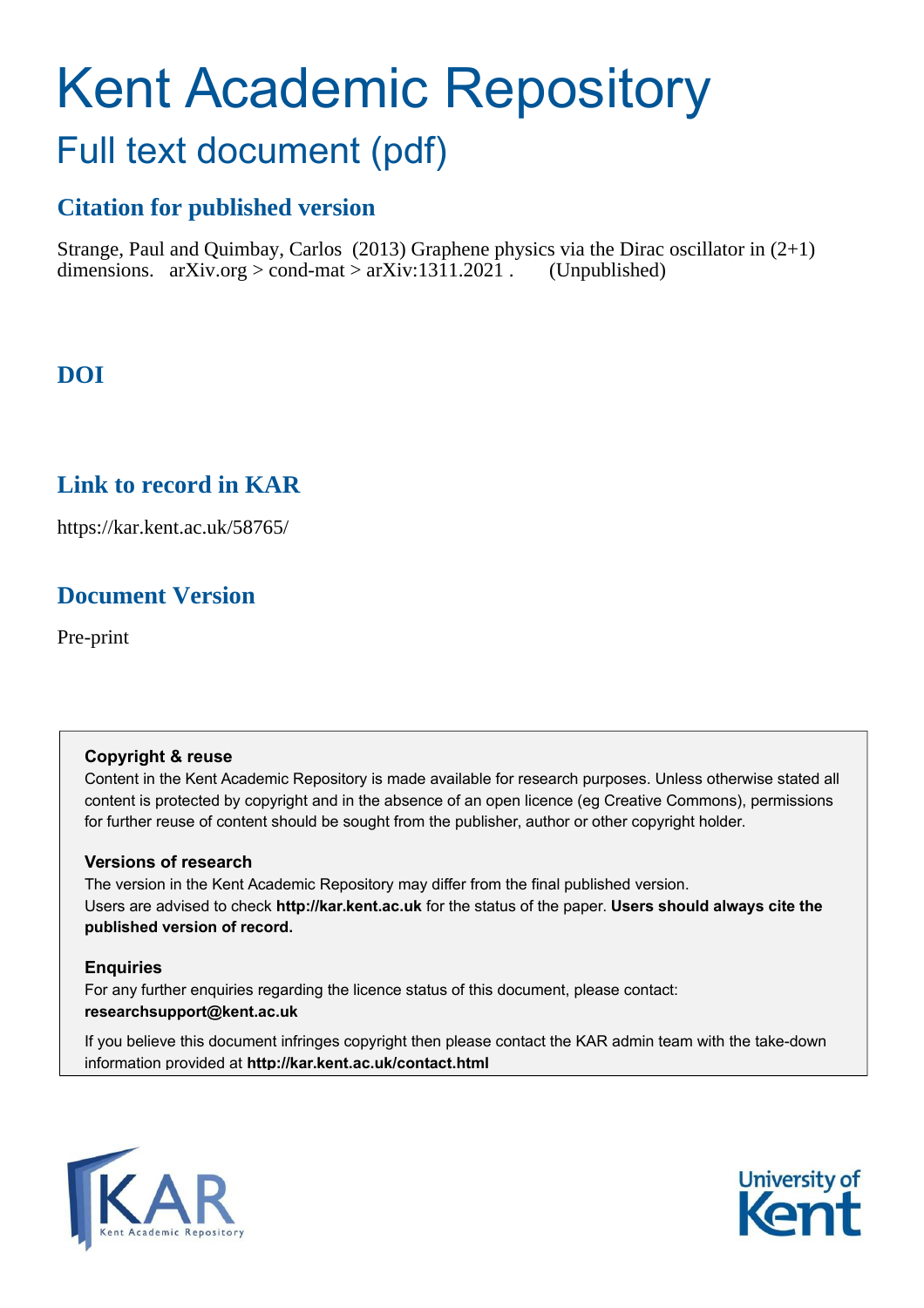# Graphene physics via the Dirac oscillator in  $(2+1)$ dimensions

C. Quimbay[a](#page-0-0)[†](#page-0-1)

Departamento de Física, Universidad Nacional de Colombia. Ciudad Universitaria, Bogotá D.C., Colombia.

P. Strange[‡](#page-0-2)

School of Physical Science, University of Kent. Canterbury, United Kingdom (Dated: November 21, 2013)

#### Abstract

We show how the two-dimensional Dirac oscillator model can describe some properties of electrons in graphene. This model explains the origin of the left-handed chirality observed for charge carriers in monolayer and bilayer graphene. The relativistic dispersion relation observed for monolayer graphene is obtained directly from the energy spectrum, while the parabolic dispersion relation observed for the case of bilayer graphene is obtained in the non-relativistic limit. Additionally, if an external magnetic field is applied, the unusual Landau-level spectrum for monolayer graphene is obtained, but for bilayer graphene the model predicts the existence of a magnetic field-dependent gap. Finally, this model also leads to the existence of a chiral phase transition.

Keywords: Dirac oscillator in  $(2+1)$  dimensions, electronic properties of graphene, monolayer and bilayer graphene, dispersion relations, Landau levels.

PACS Codes: 03.65.Pm, 72.80.Vp, 71.70.Di.

<sup>&</sup>lt;sup>a</sup> Associate researcher of Centro Internacional de Física, Bogotá D.C., Colombia.

<sup>†</sup> [cjquimbayh@unal.edu.co](mailto:cjquimbayh@unal.edu.co)

<sup>‡</sup> [P.Strange@kent.ac.uk](mailto:P.Strange@kent.ac.uk)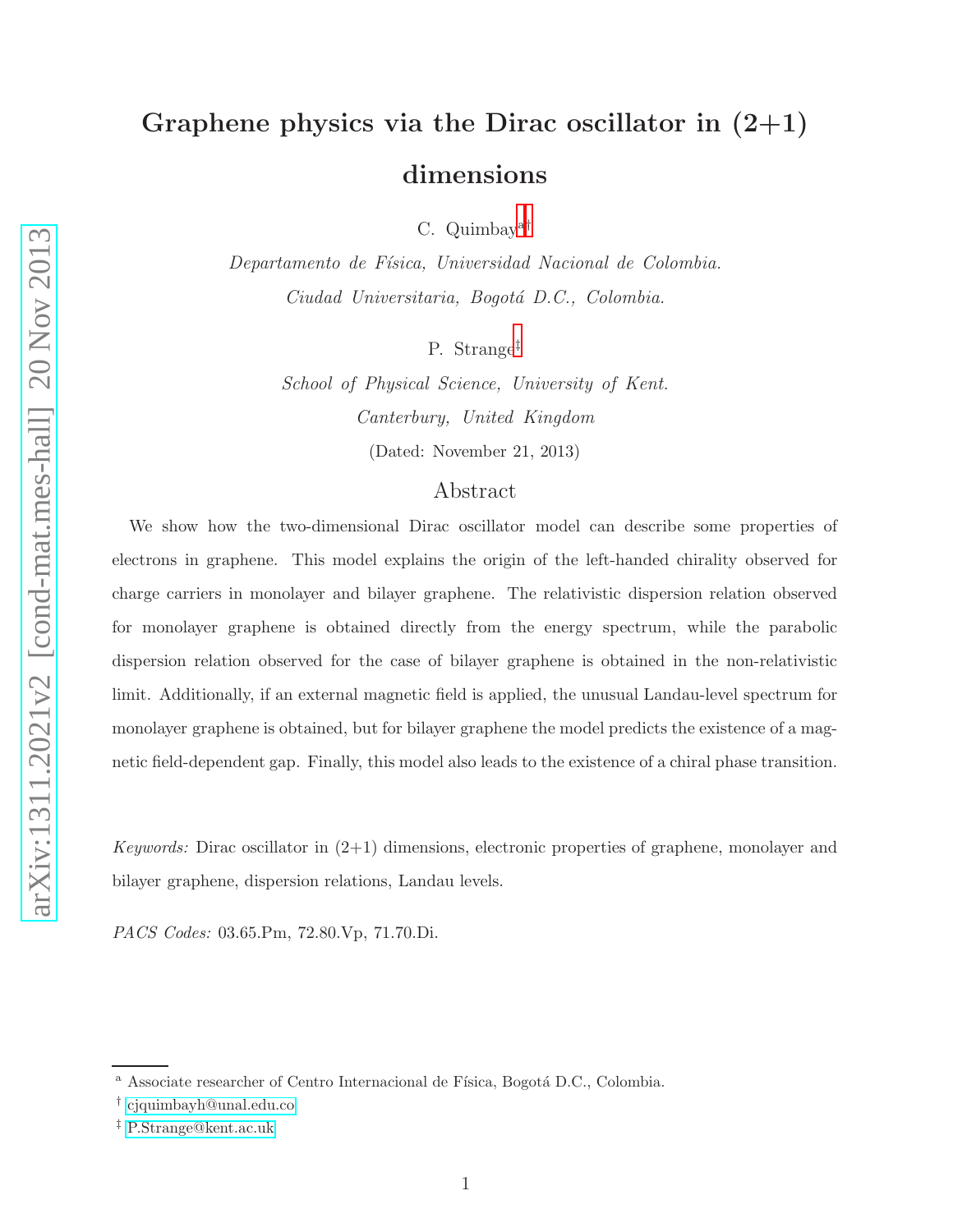The three-dimensional system defined by the Dirac equation in the presence of a linear vector potential of the form:  $im\omega\beta\vec{\alpha}\cdot\vec{r}$ , where m is the fermion mass,  $\omega$  an oscillator frequency,  $\vec{r}$  the vector distance of the fermion from the origin of the potential, and  $\vec{\alpha}$  and  $\beta$  are the four Dirac matrices, has been called the Dirac oscillator [\[1\]](#page-8-0) because it behaves in the non-relativistic limit as an harmonic oscillator with a strong spin-orbit coupling [\[2\]](#page-8-1). Different physics and mathematical aspects of this system have been widely studied in one, two and three dimensions [\[3](#page-8-2)]-[\[24](#page-9-0)]. Additionally, this system has been used in quantum optics to study properties of the (Anti)-Jaynes-Cummings model [\[25\]](#page-9-1)-[\[31\]](#page-9-2). After more than 20 years of theoretical activity focussed in the characterization of the Dirac oscillator, just recently a first experimental realization of this system was developed [\[32\]](#page-9-3). However, until now the Dirac oscillator does not describe a known physical system [\[32](#page-9-3)].

<span id="page-2-0"></span>On the other hand, the study of the electronic properties for monolayer and bilayer graphene has been of huge interest in recent years (see, for instance,[\[33](#page-9-4)[–35\]](#page-9-5) and references therein). It has been observed that electric charge carriers of monolayer graphene behave like massless relativistic fermions that obey a linear dispersion relation [\[33,](#page-9-4) [34\]](#page-9-6), while the electric charge carriers for the case of bilayer graphene behave like massive non-relativistic fermions that obey a quadratic dispersion relation [\[34,](#page-9-6) [35\]](#page-9-5). For both systems, the explanation of the origin of these dispersion relations comes from the traditional tight-binding approach. However, the tight-binding Hamiltonians for electrons considering that electrons can hope to both nearest- and next-nearest-neighbor are different for both systems [\[33](#page-9-4)[–35](#page-9-5)], thus this approach leads to different explanations of the origin of the distinct dispersion relations are of the two systems. In addition to the different behaviour of the energy spectra, it is difficult to understand how the massive electric charge carriers have a defined left-handed chirality for the case of bilayer graphene.

The main goal of this letter is to show for the first time that the Dirac oscillator can describe a naturally occurring physical system. Specifically, this work shows that the  $(2+1)$ dimensional Dirac oscillator can be used to describe the dynamics of the charge carriers in graphene, and hence its electronic properties. To do this, we propose a model in which the electromagnetic interaction of the medium over charge carriers of graphene is described by means of a linear vector potential in the Dirac equation. Solution of the model shows that the same formalism can describe the linear relativistic dispersion relation for massless charge carriers of monolayer graphene and the parabolic dispersion relation for massive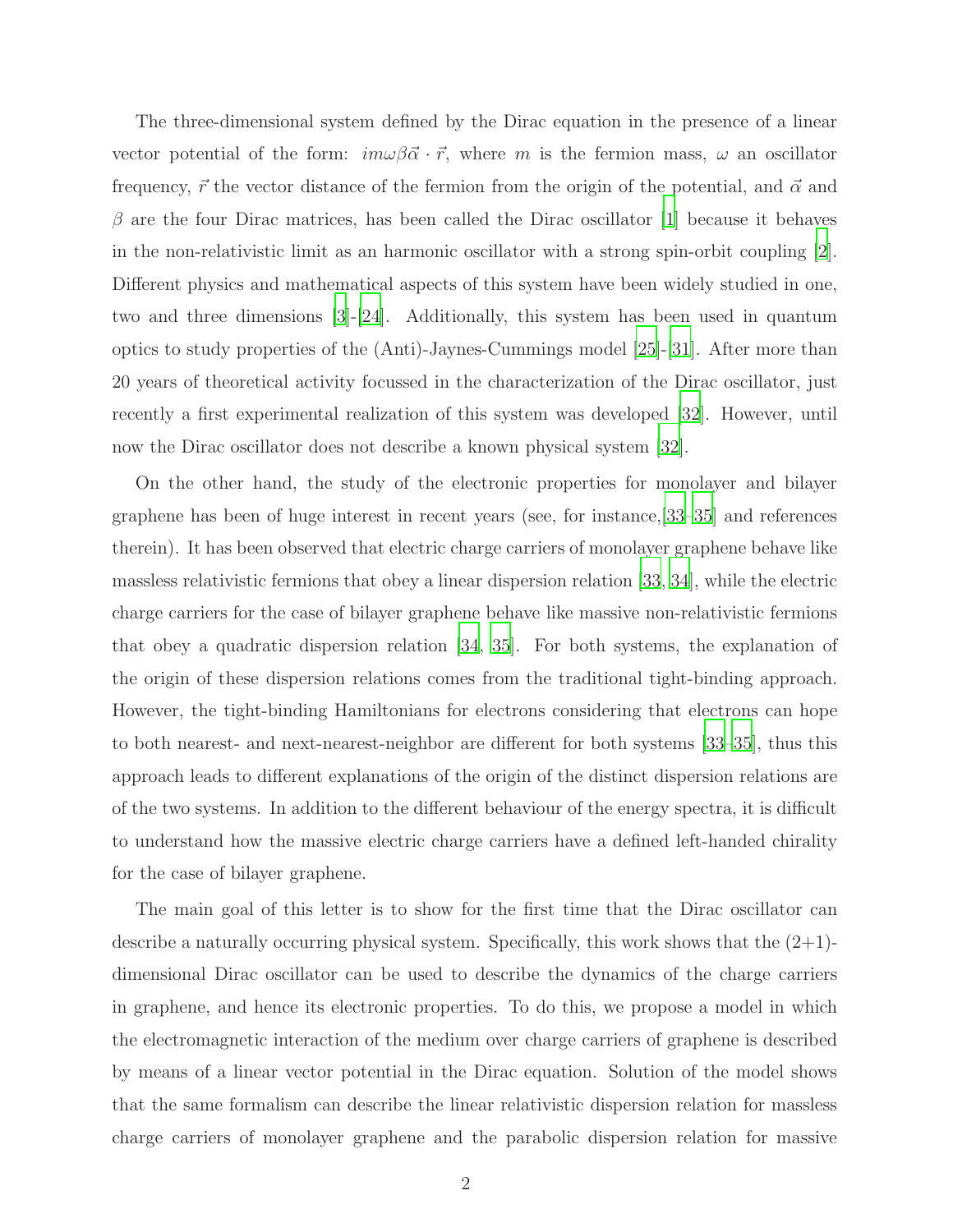<span id="page-3-1"></span><span id="page-3-0"></span>charge carriers of bilayer graphene. The linear term that appears in the Dirac oscillator model leads directly to the left-handed chirality observed in the charge carriers for both monolayer and bilayer graphene. We also show that if an external and uniform magnetic field is present in the system, the model describes the unusual Landau levels observed for the case of monolayer graphene, while for bilayer graphene it predicts the existence of a magnetic field-dependent gap. Finally, we show that this model predicts that changing the strength of the magnetic field must lead to the existence of a chiral quantum phase transition for the system.

We propose a Dirac oscillator in  $(2+1)$  dimensions for which the linear potential has the form:  $ieB_I\sigma_z\vec{\sigma}\cdot\vec{r}/4$ , where  $\vec{r}=(x,y)$ ,  $\alpha_x=\sigma_x$ ,  $\alpha_y=\sigma_y$ ,  $\beta=\sigma_z$ , e is the electrical charge of electron and  $B_I$  is an internal uniform effective magnetic field which is perpendicular to the plane  $(\vec{B}_I = B_I \hat{e}_z)$  and is assumed to originate in an effective form from the motion of the charge carriers relative to the planar hexagonal arrangement of carbon atoms. The model is based on the premise that the dynamics of charge carriers in graphene can be effectively described via this two-dimensional Dirac oscillator

<span id="page-3-5"></span><span id="page-3-3"></span><span id="page-3-2"></span>
$$
i\hbar \frac{\partial}{\partial t} \mid \psi \rangle = \left[ v_f \sum_{i=1}^2 \sigma_j \left( p_j - i \frac{e B_I}{4} \sigma_z r_j \right) + \sigma_z m v_f^2 \right] \mid \psi \rangle, \tag{1}
$$

where  $v_f$  is the Fermi speed of the charge carriers, m is the effective mass,  $p_j$  are the components of the linear momentum,  $r_j$  are the spatial coordinates in the  $(x, y)$  plane with respect to the origin of the potential,  $\sigma_j$  are the non-diagonal Pauli matrices,  $\sigma_z$  is the diagonal Pauli matrix. The assumption about the origin of  $B_I$  can be understood in analogous way to the internal magnetic field that determines the spin-orbit coupling of the hydrogen atom, which arises from the relative motion of the electron relative to the proton. It is well known that for the case of monolayer graphene in a perpendicular magnetic field [\[33](#page-9-4)], the Hamiltonian  $H_{ml} = v_f [\tau \sigma_x (p_x - ieB_I \sigma_z x/4) + \sigma_y (p_y - ieB_I \sigma_z y/4)]$  describes the single-particle states around one of the two equivalent corners of the first Brillouin zone.  $\tau = \pm 1$  determines which corner of the Brillouin zone is considered [\[36\]](#page-9-7). This fact means that we are considering in Eq. [\(1\)](#page-2-0) the corner defined by  $\tau = 1$ .

<span id="page-3-4"></span>For the case of monolayer graphene, the charge carriers are considered massless  $(m = 0)$ and the mass term in Eq. [\(1\)](#page-2-0) does not exist. The spinor  $|\psi\rangle$  is written as  $|\psi\rangle = (|\psi_1\rangle, |\psi_2\rangle)$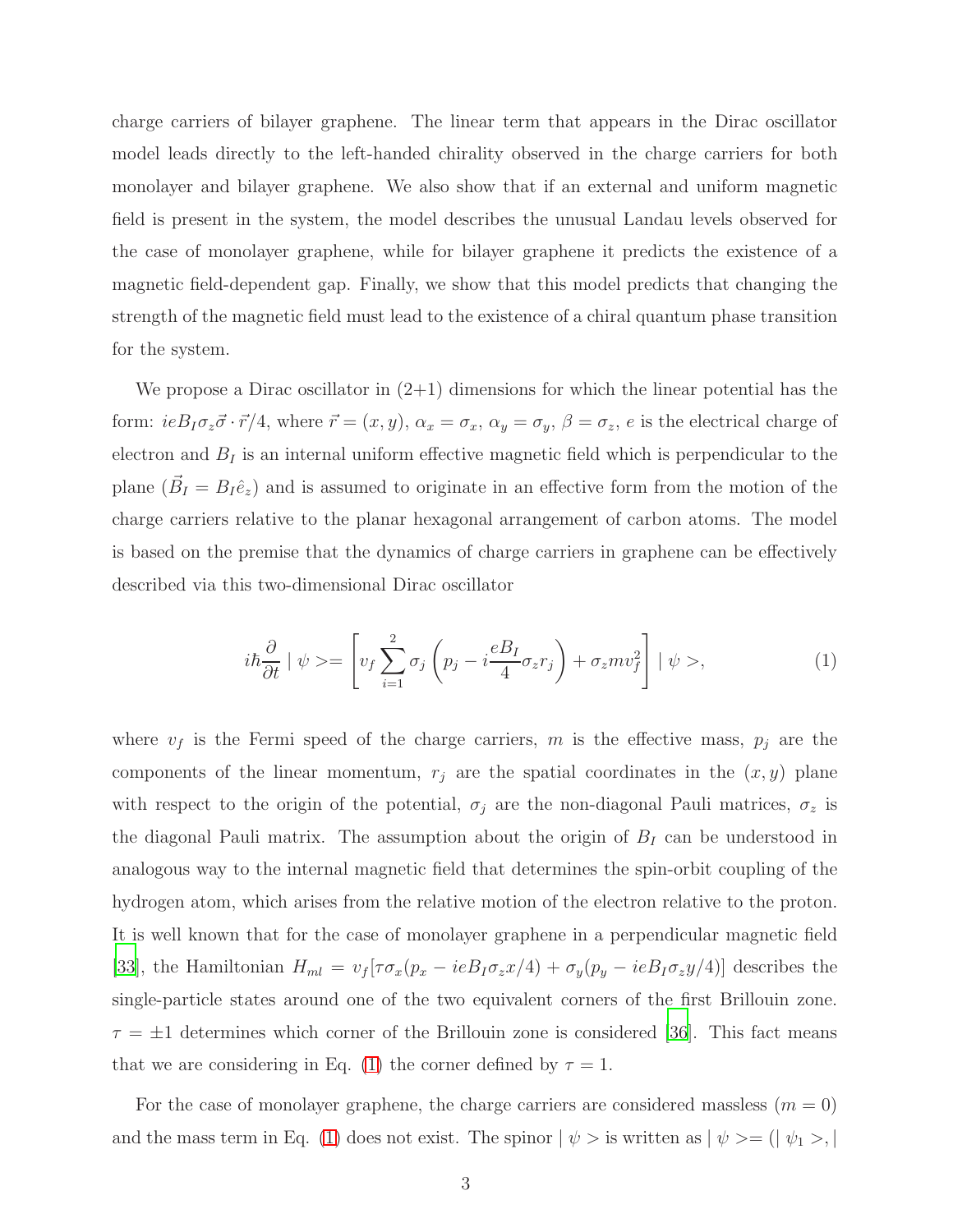$(\psi_2>)^T$ . Substituting this spinor in Eq. [\(1\)](#page-2-0), we obtain the following two coupled equations

$$
(E - mv_f^2) | \psi_1 \rangle = v_f \left[ (p_x + i\frac{\hbar\omega^2}{v_f^2}x) - i(p_y + i\frac{\hbar\omega^2}{v_f^2}y) \right] | \psi_2 \rangle, \tag{2}
$$

$$
(E + mv_f^2) | \psi_2 \rangle = v_f \left[ (p_x - i\frac{\hbar \omega^2}{v_f^2} x) + i(p_y - i\frac{\hbar \omega^2}{v_f^2} y) \right] | \psi_1 \rangle, \tag{3}
$$

where  $\omega^2 = v_f^2$  $f_I^2/(4l_B^2)$ , with  $l_B^2 = \hbar/(eB_I)$ . The quantity  $l_B$  represents a new length scale in the problem associated to the quantity  $e_{I}$  that appears in the linear potential. In order to find the solutions of Eqs. [\(2\)](#page-3-0) and [\(3\)](#page-3-1), we introduce the right-handed chiral annihilation and creation operators given by  $a_r = \frac{1}{\sqrt{2}}$  $\frac{1}{2}(a_x - i a_y), a^{\dagger}_r = \frac{1}{\sqrt{2}}$  $\frac{1}{2}(a_x^{\dagger} + ia_y^{\dagger})$  and the left-handed chiral annihilation and creation operators given by  $a_l = \frac{1}{\sqrt{l}}$  $\frac{1}{2}(a_x+i a_y), a_l^{\dagger}=\frac{1}{\sqrt{2}}$  $\frac{1}{2}(a_x^{\dagger} - ia_y^{\dagger}),$  where  $a_x$ ,  $a_y$ ,  $a_x^{\dagger}$  and  $a_y^{\dagger}$  are the usual annihilation and creation operators of the harmonic oscillator defined respectively as  $a_j = \frac{1}{\sqrt{2}}$  $\frac{1}{2}(\frac{1}{\Delta})$  $\frac{1}{\Delta}r_j + i\frac{\Delta}{\hbar}p_j$  and  $a_j^{\dagger} = \frac{1}{\sqrt{2}}$  $\frac{1}{2}(\frac{1}{\Delta})$  $\frac{1}{\Delta}r_j - i\frac{\Delta}{\hbar}p_j$ , with  $\Delta = v_f/\omega$ representing the ground-state oscillator width. Because the orbital angular momentum  $L_z$ is written in terms of the chiral annihilation and creation operators as  $L_z = \hbar (a_r^{\dagger} a_r - a_l^{\dagger} a_l)$ , then  $a_r^{\dagger}$  and  $a_l^{\dagger}$  are interpreted as the operators that create a right or left quantum of angular momentum, respectively [\[25](#page-9-1)]. After expressing  $r_j$  and  $p_j$  in terms of operators  $a_j$  and  $a_j^{\dagger}$ , the Eqs. [\(2\)](#page-3-0) and [\(3\)](#page-3-1) lead to

$$
|\psi_1\rangle = i\frac{2\hbar\omega}{E - mv_f^2}a_l^{\dagger}|\psi_2\rangle, \tag{4}
$$

$$
|\psi_2\rangle = -i\frac{2\hbar\omega}{E + mv_f^2}a_l |\psi_1\rangle, \tag{5}
$$

where only the left-handed chiral operators are present [\[25\]](#page-9-1). If we substitute Eqs. [\(4\)](#page-3-2) and [\(5\)](#page-3-3) in [\(1\)](#page-2-0), the Hamiltonian describing the dynamics of charge carriers in graphene can be written as

<span id="page-4-0"></span>
$$
H_1 = \hbar (g_l \sigma^+ a_l^\dagger + g_l^* \sigma^- a_l) + m v_f^2 \sigma_z, \tag{6}
$$

with  $\sigma^+$  and  $\sigma^-$  representing the spin raising and lowering operators and  $g_l = i2\omega =$  $iv_f\sqrt{eB_I/\hbar}$ . The two-dimensional Hamiltonian  $H_1$  describes a massive charge carrier of left-handed chirality.

From Eqs. [\(4\)](#page-3-2) and [\(5\)](#page-3-3), it is possible to write the associated Klein-Gordon equations and then to obtain the energy spectrum for charge carriers of left-handed chirality

$$
E_{n_l} = \pm \sqrt{\hbar^2 k^2 v_f^2 \left( n_l + \frac{1}{2} \mp \frac{1}{2} \right) + m^2 v_f^4},\tag{7}
$$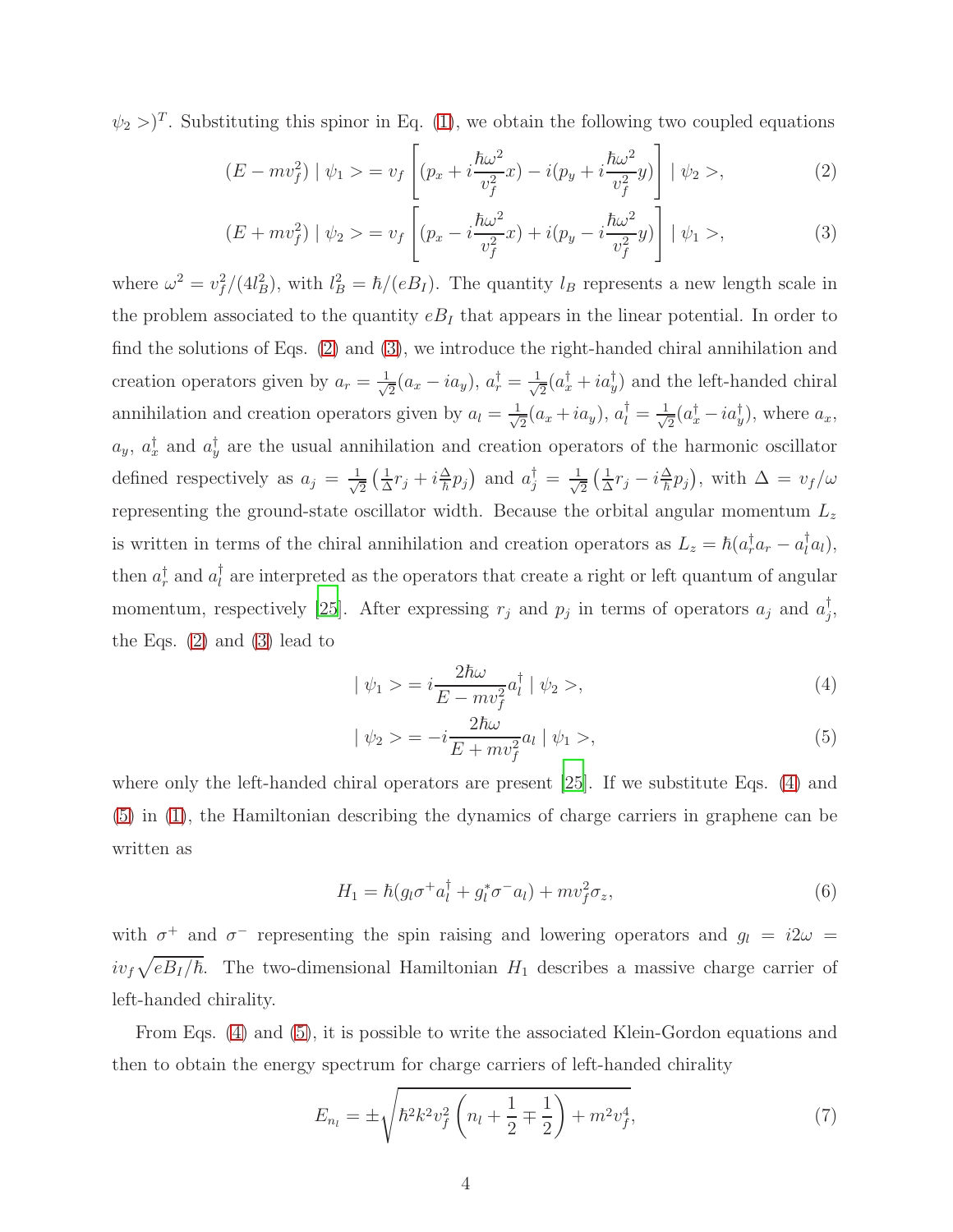with  $n_l = 0, 1, 2, \ldots$  and  $k^2 = eB_I/\hbar$ . For the case in which the effective mass of charge carriers vanishes  $(m = 0)$ , the energy spectrum [\(7\)](#page-3-4) is written as

<span id="page-5-0"></span>
$$
E_{n_l} = \pm \hbar k v_f \sqrt{n_l + \frac{1}{2} \mp \frac{1}{2}},\tag{8}
$$

which corresponds to the relativistic dispersion relation depending linearly on the momentum  $\hbar k$  and which is consistent with the well known result for charge carriers in monolayer graphene [\[33,](#page-9-4) [34](#page-9-6)]. On the other hand, for the case where the effective mass of the charge carriers is non-zero  $(m \neq 0)$ , the non-relativistic limit of [\(7\)](#page-3-4) yields

$$
E_{n_l}^{nr} = \pm \sqrt{\hbar^2 k^2 v_f^2 \left( n_l + \frac{1}{2} \mp \frac{1}{2} \right) + m^2 v_f^4} - m v_f^2.
$$
 (9)

For this limit, it is valid to write  $mv_f \gg \hbar k$  and then the energy spectrum for charge carriers can be written as

<span id="page-5-6"></span><span id="page-5-5"></span><span id="page-5-4"></span><span id="page-5-3"></span><span id="page-5-2"></span><span id="page-5-1"></span>
$$
E_{n_l}^+ = \frac{\hbar^2 k^2}{2m} \left( n_l + \frac{1}{2} \mp \frac{1}{2} \right),\tag{10}
$$

which corresponds to the non-relativistic dispersion relation depending parabolically on the momentum, which is observed for charge carriers in bilayer graphene [\[37\]](#page-9-8). We note that, within the same theoretical formalism, we have been able to obtain the very well known dispersion relations of charge carriers in monolayer and bilayer graphene, that are usually obtained starting from the standard nearest-neighbour approximation using two different tight-binding Hamiltonians [\[33](#page-9-4)[–35](#page-9-5)]. Because the linear term of the Dirac oscillator leads directly to a description of a fermion with an intrinsic left-handed chirality, which is only present in the two-dimensional Dirac oscillator [\[25](#page-9-1)], the charge carriers of graphene describe by Eq. [\(1\)](#page-2-0) are left-handed. In this sense, the Dirac oscillator described by equation [\(1\)](#page-2-0) can explain the left-handed chirality observe for massless and massive charge carriers in graphene.

Next we consider the effect of an external uniform magnetic field on the system. The dynamics of the charge carriers of graphene are then described by

<span id="page-5-7"></span>
$$
i\hbar \frac{\partial}{\partial t} \mid \psi \rangle = \left[ v_f \sum_{i=1}^2 \sigma_j \left( p_j - i \frac{e B_I}{4} \sigma_z r_j - e A_j \right) + \sigma_z m v_f^2 \right] \mid \psi \rangle, \tag{11}
$$

where we are considering the corner of the first Brillouin zone defined by  $\tau = 1$  [\[36](#page-9-7)]. We observe that for the case of a vanishing magnetic field  $(A_j = 0)$  in Eq. [\(11\)](#page-4-0), then the Eq. [\(1\)](#page-2-0)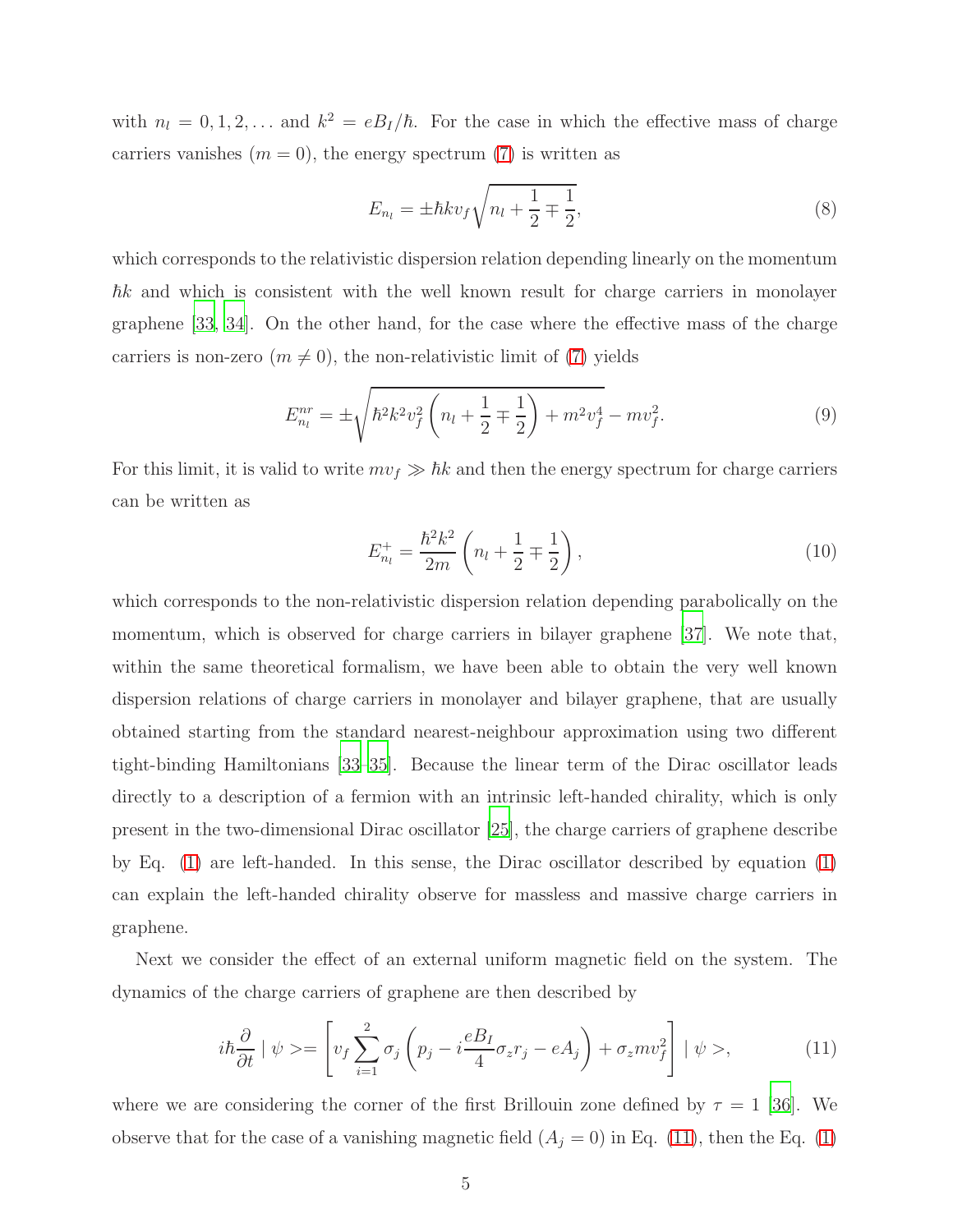is recovered. In order to understand the physics described by Eq. [\(11\)](#page-4-0), we assume initially that the linear potential in vanishes. This fact means we are considering an charge carriers with mass in presence of an external magnetic field. i.e.

<span id="page-6-1"></span><span id="page-6-0"></span>
$$
i\hbar \frac{\partial}{\partial t} \mid \psi \rangle = \left[ v_f \sum_{i=1}^{2} \sigma_j (p_j - eA_j) + \sigma_z m v_f^2 \right] \mid \psi \rangle. \tag{12}
$$

Substituting the spinor  $|\psi\rangle = (|\psi_1\rangle, |\psi_2\rangle)^T$  in Eq. [\(12\)](#page-5-0), yields following two coupling equations:

$$
(E - mv_f^2) | \psi_1 \rangle = v_f [(p_x - eA_x) - i(p_y - eA_y)] | \psi_2 \rangle, \tag{13}
$$

$$
(E + mv_f^2) | \psi_2 \rangle = v_f [(p_x - eA_x) + i(p_y - eA_y)] | \psi_1 \rangle, \qquad (14)
$$

The external magnetic field, which is perpendicular to the plane, is written as  $\vec{B} = -B\hat{e}_z$ . The vector potential  $\vec{A}$  then has the form  $\vec{A} = (A_x, A_y, A_z) = \frac{B}{2}(y, -x, 0)$ . With this vector potential, Eqs. [\(13\)](#page-5-1) and [\(14\)](#page-5-2) become

$$
(E - mv_f^2) | \psi_1 \rangle = v_f [(p_x - i\frac{\hbar \tilde{\omega}^2}{v_f^2}x) - i(p_y - i\frac{\hbar \tilde{\omega}^2}{v_f^2}y)] | \psi_2 \rangle, \tag{15}
$$

$$
(E + mv_f^2) | \psi_1 \rangle = v_f [(p_x + i\frac{\hbar \tilde{\omega}^2}{v_f^2}x) + i(p_y + i\frac{\hbar \tilde{\omega}^2}{v_f^2}y)] | \psi_2 \rangle, \tag{16}
$$

where  $\tilde{\omega}^2 = \omega_c^2/2$ , with the cyclotron frequency  $\omega_c$  defined by  $\omega_c^2 = eBv_f^2/\hbar$ . To solve Eqs. [\(15\)](#page-5-3) and [\(16\)](#page-5-4), we again introduce the right- and left-handed chiral annihilation and creation operators [\[26](#page-9-9)]. Then we write  $r_j$  and  $p_j$  in terms of operators  $\tilde{a}_j$  and  $\tilde{a}_j^{\dagger}$ , from Eqs. [\(15\)](#page-5-3) and [\(16\)](#page-5-4) we obtain

$$
|\psi_1 \rangle = -i \frac{2\hbar \tilde{\omega}}{E - mv_f^2} \tilde{a}_r |\psi_2 \rangle, \qquad (17)
$$

$$
|\psi_2\rangle = i \frac{2\hbar \tilde{\omega}}{E + mv_f^2} \tilde{a}_r^{\dagger} | \psi_1 \rangle . \tag{18}
$$

In contrast to Eqs. [\(4\)](#page-3-2) and [\(5\)](#page-3-3), where only the left-handed chiral operators appear, here in Eqs. [\(17\)](#page-5-5) and [\(18\)](#page-5-6) only the right-handed chiral operators are present[\[26\]](#page-9-9). Substituting Eqs. [\(17\)](#page-5-5) and [\(18\)](#page-5-6) into Eq. [\(12\)](#page-5-0), it is possible to write the Hamiltonian of this system in the following form

$$
H_2 = -\hbar(\tilde{g}_r \sigma^+ \tilde{a}_r + \tilde{g}_r^* \sigma^- \tilde{a}_r^{\dagger}) + m v_f^2 \sigma_z, \qquad (19)
$$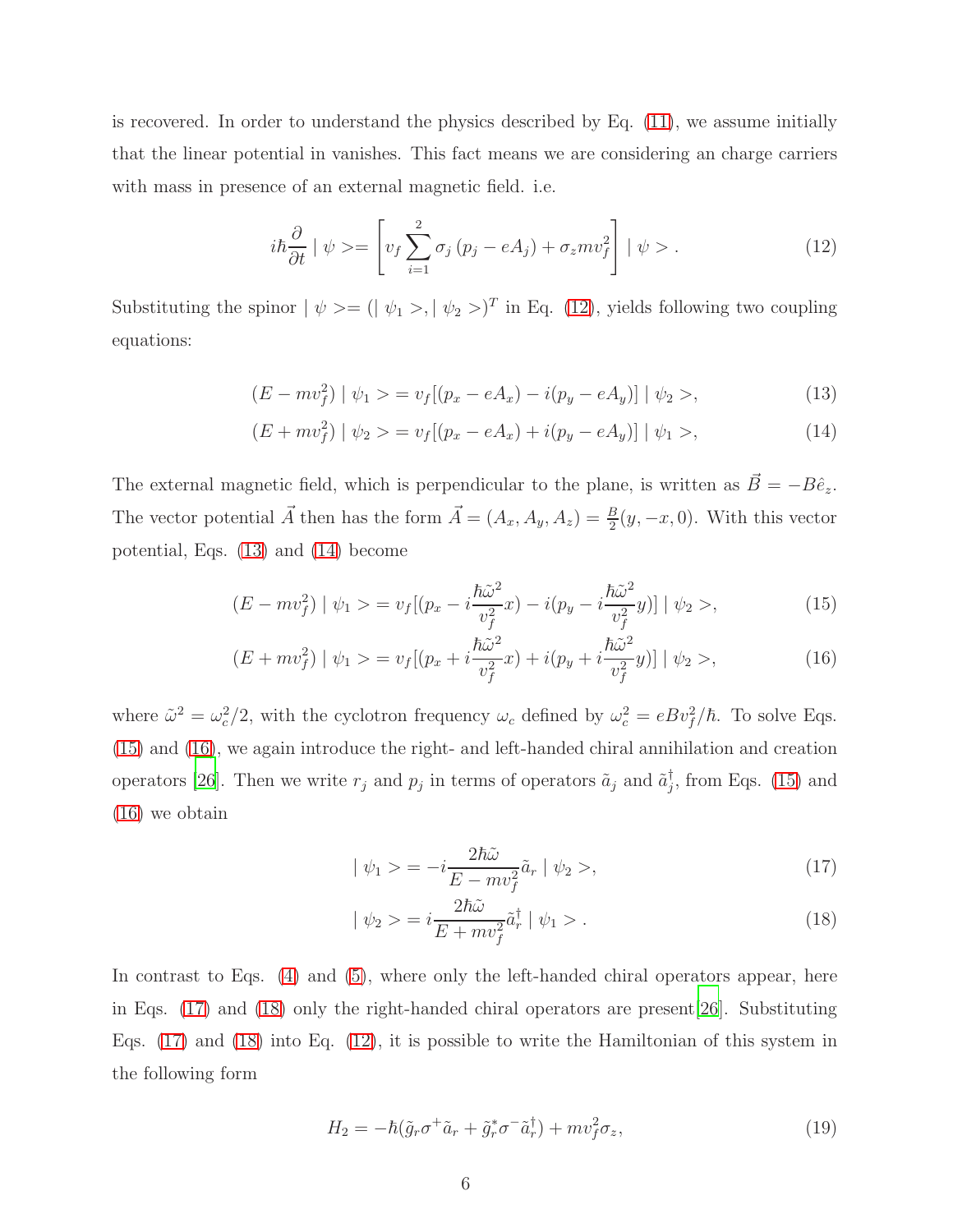with  $\tilde{g}_r = 2i\tilde{\omega} = iv_f\sqrt{2eB/\hbar}$ . The Hamiltonian  $H_2$  describes a massive electron of right-handed chirality. From Eqs. [\(17\)](#page-5-5) and [\(18\)](#page-5-6), we obtain the energy spectrum given by

<span id="page-7-0"></span>
$$
E_{n_r} = \pm \sqrt{2eB\hbar v_f^2 \left(n_r + \frac{1}{2} \pm \frac{1}{2}\right) + m^2 v_f^4},\tag{20}
$$

with  $n_r = 0, 1, 2, \ldots$  For the case of massless charge carriers the energy spectrum [\(20\)](#page-6-0) is written as

$$
E_{n_r} = \pm \sqrt{2eB\hbar v_f^2 \left(n_r + \frac{1}{2} \pm \frac{1}{2}\right)},\tag{21}
$$

which corresponds to the well-known unusual Landau-level spectrum of monolayer graphene [\[38](#page-9-10)[–40\]](#page-9-11). We note that the expression [\(21\)](#page-6-1) has exactly the same form as the Landau levels given by expression (1) of the reference [\[41](#page-9-12)]. On the other hand, for the case  $m \neq 0$ , the non-relativistic limit of [\(20\)](#page-6-0) leads to the following result

$$
E_{n_r}^{n-r} = \pm \sqrt{2eB\hbar v_f^2 \left(n_r + \frac{1}{2} \pm \frac{1}{2}\right) + m^2 v_f^4 - mv_f^2},\tag{22}
$$

which corresponds to the Landau levels for bilayer graphene. This Landau-level spectrum implies that one of the levels obtained for  $n_r = 0$  has a B-dependent gap of the form

$$
\Delta E_0^{n-r} = -\delta + \sqrt{\gamma B + \delta^2},\tag{23}
$$

where  $\delta = 2mv_f^2$  and  $\gamma = 8ev_f^2\hbar$ . This result has certain analogy with the experimental gap reported in [\[42](#page-9-13)]. The non-relativistic limit of [\(20\)](#page-6-0) implies that  $\delta^2 \gg \gamma B$ , thus the Landau levels can be written as  $E_{n_r}^{n-r} = eB/\hbar(n_r + \frac{1}{2} \pm \frac{1}{2})$  $\frac{1}{2}$ ) and the *B*-dependent gap obtained for one of the levels associated to  $n_r = 0$  is written as  $\Delta E_0^{n-r} = 2eB\hbar/m$ . We note that the charge carriers described by Eq. [\(12\)](#page-5-0) have right-handed chirality.

For the full problem described by Eq. [\(11\)](#page-4-0), we consider simultaneously the two systems described by Hamiltonians [\(6\)](#page-3-5) and [\(19\)](#page-5-7). The Hamiltonian that describes the dynamics of charge carriers of graphene in presence of a uniform magnetic field is given by

$$
H = H_l - H_r + m v_f^2 \sigma_z,\tag{24}
$$

where the left-handed Hamiltonian  $H_l$  is given by

$$
H_l = \hbar (g_l \sigma^+ a_l^\dagger + g_l^* \sigma^- a_l), \qquad (25)
$$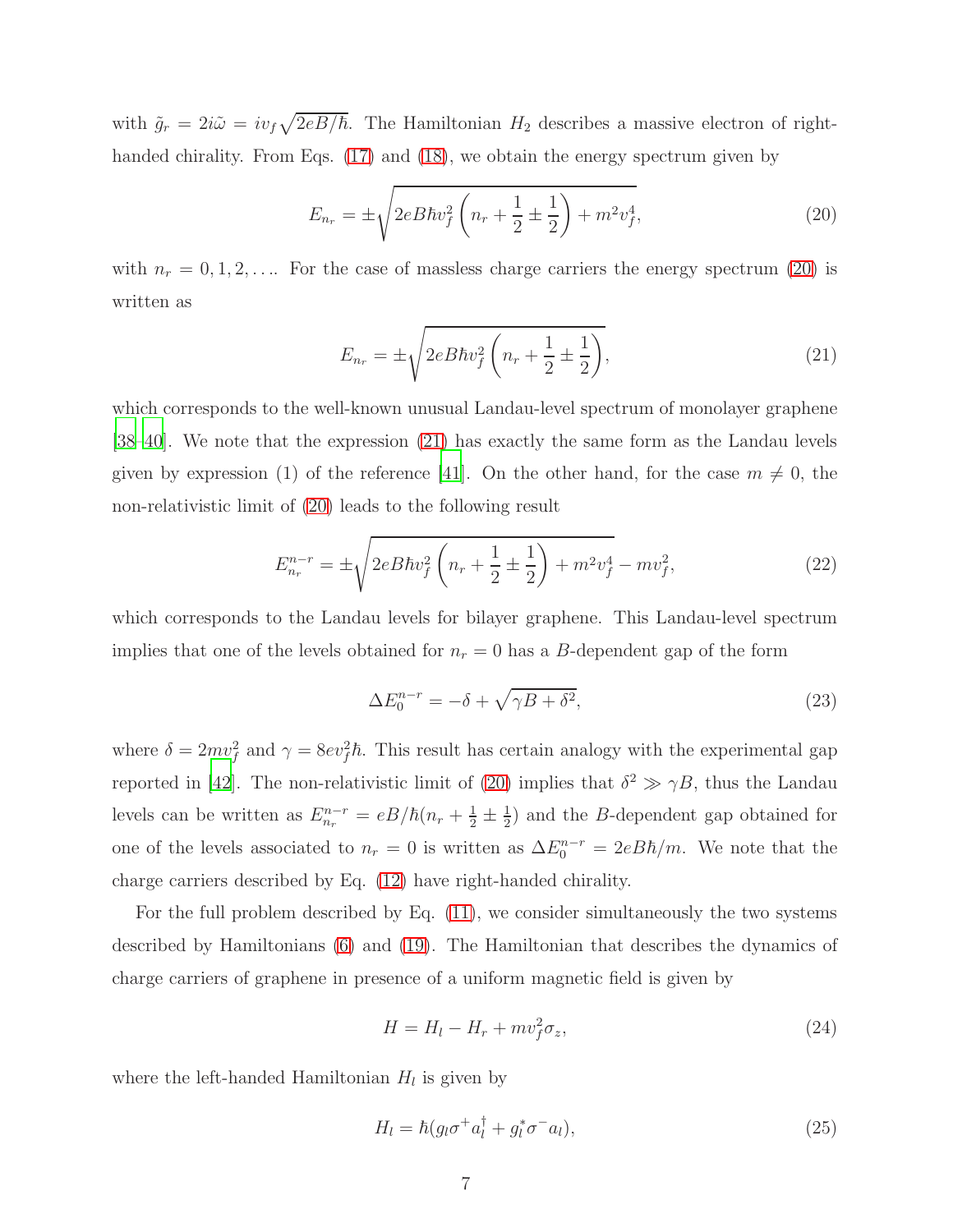with  $g_l = i v_f \sqrt{e B_I/\hbar}$ , and the right-handed Hamiltonian  $H_r$  is given by

$$
H_r = \hbar (\tilde{g}_r \sigma^+ \tilde{a}_r + \tilde{g}_r^* \sigma^- \tilde{a}_r^\dagger), \tag{26}
$$

with  $\tilde{g}_r = i v_f \sqrt{2eB/\hbar}$ .

For the case of a weak external field  $B \ll B_I$ , in a first approximation where corrections of order  $O(B/B_I)$  are neglected, Eq. [\(11\)](#page-4-0) leads to the energy spectrum given by [\(7\)](#page-3-4). On the other hand, for the case of a strong external magnetic field  $B \gg B<sub>I</sub>$ , neglecting corrections of order  $O(B_I/B)$ , the Eq. [\(11\)](#page-4-0) leads to the energy spectrum of [\(20\)](#page-6-0). This means that in the limit  $B \to 0$  the charge carriers have left-handed chirality, while for the limit  $B \to \infty$ they have right-handed chirality. In other words, changing the strength of the external magnetic field B must lead to the existence of a chiral quantum phase transition for the system described by Eq. [\(11\)](#page-4-0). A complete characterization of this kind of chiral phase transition, using the two-dimensional Dirac oscillator couplings in the context of (Anti) Jaynes-Cummings models, is performed in reference [\[28](#page-9-14)] and the signatures of a possible quantum phase transition for the case of a graphene quantum dot model in a magnetic field has been reported in [\[43](#page-10-0)].

<span id="page-8-2"></span><span id="page-8-1"></span><span id="page-8-0"></span>Without considering the presence of the external magnetic field, for the case of massless charge carriers (monolayer graphene), the left-handed hamiltonian is given by [\(26\)](#page-7-0), while for the case of massive charge carriers (bilayer graphene), the left-handed hamiltonian is given by [\(6\)](#page-3-5). Both these Hamiltonians can be described within a tight-binding model as shown in [\[32](#page-9-3)], for the one-dimensional Dirac oscillator. This fact means that the Dirac oscillator description, that we have introduced in this work, is consistent with the tightbinding approximation that traditionally has been used to describe the electronic structure of graphene [\[38](#page-9-10)[–40\]](#page-9-11).

The results that we have presented in this letter have shown that the two-dimensional Dirac oscillator describes consistently some electronic properties of graphene. This is the first time that the Dirac oscillator describes a very well know physics system. With the present model, it has been possible to explain that the left-handed chirality of charge carriers in monolayer and bilayer graphene is originated by the linear potential that appears in the Dirac oscillator model. This linear potential describes the interactions of the medium over the charge carriers. We have interpreted the parameter  $B_I$  that appears in the linear potential as an internal field acting over the charge carriers, which is assumed to originate in an effective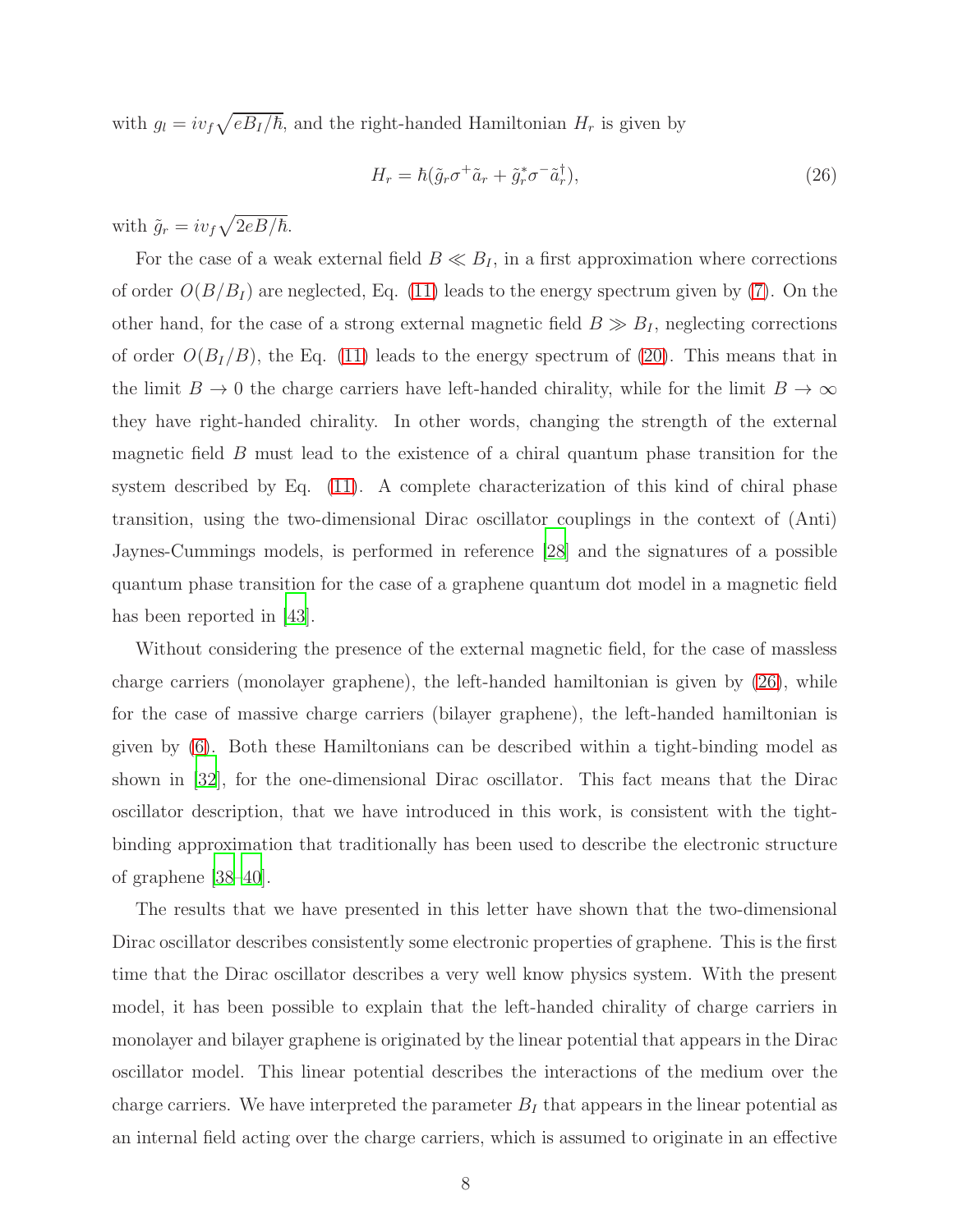form from the motion of the charge carriers relative to the planar hexagonal arrangement of carbon atoms. This model leads consistently to the very well known dispersion relations of charge carriers in monolayer and bilayer graphene which traditionally are obtained using a tight-binding approximation. For the case in which an external and uniform magnetic field  $B$  is presented in a perpedicular form over the layers, the well known Landau level spectrum for the monolayer graphene is obtained. For the case of bilayer graphene, the model predicts the existence of a B-dependent gap. Finally, this model also predicts that changing the strength of B must lead to the existence of a chiral quantum phase transition for the system.

<span id="page-9-9"></span><span id="page-9-1"></span><span id="page-9-0"></span>C. Quimbay thanks the School of Physical Sciences at the University of Kent, Canterbury, for their hospitality during his visit there.

- <span id="page-9-14"></span>[1] M. Moshinsky and A. Szczepaniak, J. Phys. A 22, L817 (1989).
- <span id="page-9-2"></span>[2] P. Strange, Relativistic Quantum Mechanics (Cambridge University Press, Cambridge, England, 1998).
- <span id="page-9-3"></span>[3] M. Moreno and A. Zentella, J. Phys. A 22, L821 (1989).
- <span id="page-9-4"></span>[4] J. Benítez, R. P. Martinez y Romero, H. N. Núñez-Yépez, and A. L. Salas-Brito, Phys. Rev. Lett. 64, 1643 (1990).
- <span id="page-9-6"></span>[5] C. Quesne and M. Moshinsky, J. Phys. A 22, 2263 (1990).
- <span id="page-9-5"></span>[6] F. Domínguez-Adame and M. A. González, Europhys. Lett.  $13$ ,  $193$  (1990).
- <span id="page-9-7"></span>[7] J. Beckers and N. Debergh, Phys. Rev. D 42, 1255 (1990).
- <span id="page-9-8"></span>[8] F. Domínguez-Adame, Phys. Lett. A 162, 18 (1992).
- [9] R. P. Martínez-Romero, and A. L. Salas-Brito, J. Math. Phys. **33**, 1831 (1992).
- <span id="page-9-10"></span>[10] V. M. Villalba, Phys. Rev. A 49, 586 (1994).
- [11] R. P. Martínez-y-Romero, H. N. Núñez-Yépez, and A. L. Salas-Brito, Eur. J. Phys. 16, 135 (1995).
- <span id="page-9-12"></span><span id="page-9-11"></span>[12] R. Szmytkowski and M. Gruchowski, J. Phys. A 34, 4991 (2001).
- <span id="page-9-13"></span>[13] M. H. Pacheco, R. R. Landim, and C. A. S. Almeida, Phy. Lett. A 311, 93 (2003).
- [14] A. D. Alhaidari, Int. J. Theor. Phys. **43**, 939 (2004).
- [15] N. Ferkous and A. Bounames, Phys. Lett. A 325, 21 (2004).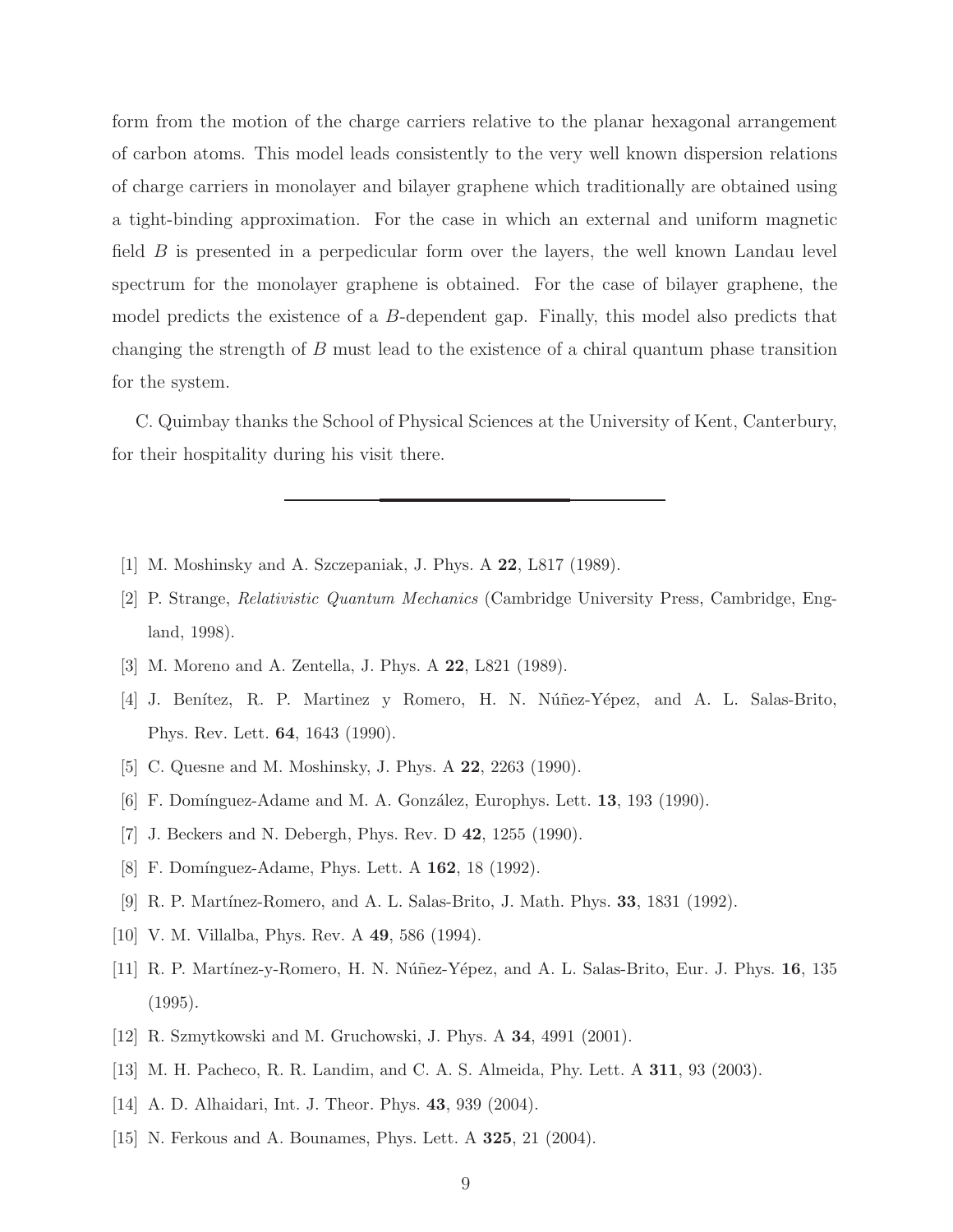- <span id="page-10-0"></span>[16] C. Quesne and V. M. Tkachuk, J. Phys. A 38, 1747 (2005).
- [17] C. Quesne and V. M. Tkachuk, J. Phys. A 39, 10909 (2006).
- [18] R. Rekioua and T. Boudjedaa, Eur. Phys. J. C 49, 1091 (2007).
- [19] R. de Lima Rodrigues, Phys. Lett. A 372, 2587 (2008).
- [20] E. Sadurn´ı, J. M. Torres, and T. H. Seligman, J. Phys. A 43, 285204 (2010).
- [21] B. P. Mandal and S. Verma, Phys. Lett. A 374, 1021 (2010).
- [22] K. Bakke and C. Furtado, Phys. Lett. A 376, 1269 (2012).
- [23] Y. Li, K. Intriligator, Y. Yu, and C. Wu, Phys. Rev. B 85, 085132 (2012)
- [24] K. Bakke, Gen. Relativ. Gravit. 45, 1847 (2013).
- [25] A. Bermudez, M. A. Martin-Delgado, and E. Solano, Phys. Rev. A 76, 041801(R) (2007).
- [26] A. Bermudez, M. A. Martin-Delgado, and E. Solano, Phys. Rev. Lett. 99, 123602 (2007).
- [27] A. Bermudez, M. A. Martin-Delgado, and A. Luis, Phys. Rev. A 77, 033832 (2008).
- [28] A. Bermudez, M. A. Martin-Delgado, and A. Luis, Phys. Rev. A 77, 063815 (2008).
- [29] Y. Luo, Y. Cui, Z. Long, and J. Jing, Int. J. Theor. Phys. 50, 2992 (2011).
- [30] A. Jellal, A. El. Mouhafid, and M. Daoud, J. Stat. Mech. 01, P01021 (2012).
- [31] A. Boumali and H. Hassanabadi, Eur. Phys. J. Plus. 128: 124 (2013).
- [32] J. A. Franco-Villafane, E. Sadurni, S. Barkhofen, U. Kuhl, F. Mortessagne, and T. H. Seligman, Phys. Rev. Lett. 111, 170405 (2013).
- [33] A. H. Castro Neto, F. Guinea, N. M. R. Peres, K. S. Novoselov, and A. K. Geim, Rev. Mod. Phys. 81, 109 (2009).
- [34] S. Das. Sarma, S. Adam, E. H. Hwang, and E. Rossi, Rev. Mod. Phys. 83, 407 (2011).
- [35] E. McCann and M. Koshino, Rep. Prog. Phys. 76, 056503 (2013).
- [36] J. Schliemann, New. J. Phys. **10**, 043024 (2008).
- [37] K. S. Novoselov, E. McCann, S. V. Morozov, V. I. Falko, M. I. Katsnelson, A. K. Geim, F. Schedin, and D. Jiang, Nature Phys. 2, 177 (2006).
- [38] V. P. Gusynin and S. G. Sharapov, Phys. Rev. B. 71, 125124 (2005).
- [39] E. McCann and V. I. Fal'ko, Phys. Rev. Lett. 96, 086805 (2006).
- [40] N. M. R. Peres, F. Guinea, and A. H. Castro Neto, Phys. Rev. B 73, 125411 (2006).
- [41] M. I. Katsnelson, Mater Today 10, 20 (2007).
- [42] J. Velasco Jr, L. Jing, W. Bao, Y. Lee, P. Kratz, V. Aji, M. Bockrath, C. N. Lau, C. Varma, R. Stillwell, D. Smirnov, F. Zhang, J. Jung, and A. H. MacDonald, Nature Nanoctech. 7, 156